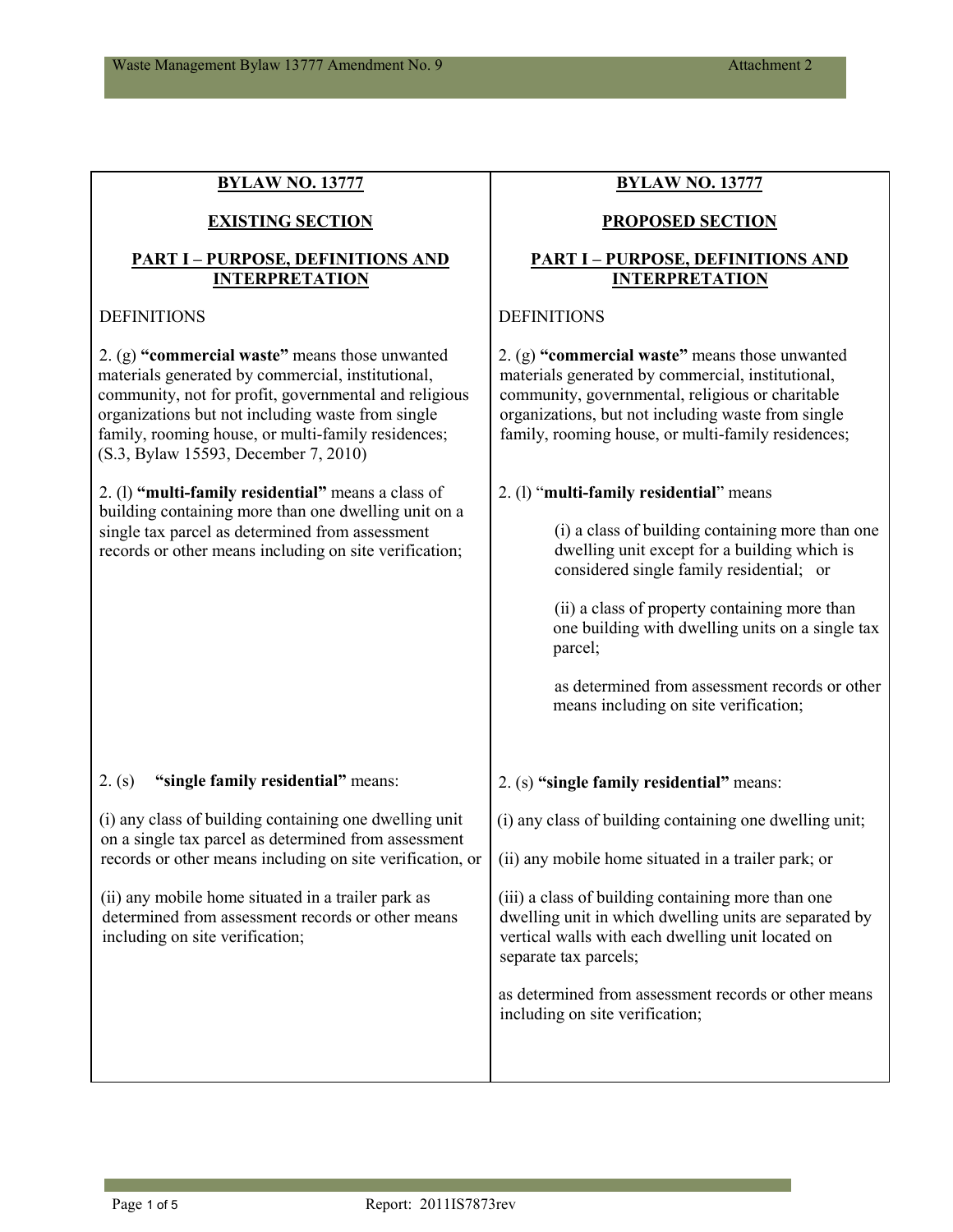| <b>PART III - CONTRACT WASTE COLLECTION</b>                                                                                                                                                                                                                                                                                                                                              | <b>PART III - CONTRACT WASTE COLLECTION</b>                                                                                                                                                                                                                                                                                                                                                                                |
|------------------------------------------------------------------------------------------------------------------------------------------------------------------------------------------------------------------------------------------------------------------------------------------------------------------------------------------------------------------------------------------|----------------------------------------------------------------------------------------------------------------------------------------------------------------------------------------------------------------------------------------------------------------------------------------------------------------------------------------------------------------------------------------------------------------------------|
| <b>SERVICES</b>                                                                                                                                                                                                                                                                                                                                                                          | <b>SERVICES</b>                                                                                                                                                                                                                                                                                                                                                                                                            |
| <b>CONTRACT WASTE</b>                                                                                                                                                                                                                                                                                                                                                                    | <b>CONTRACT WASTE</b>                                                                                                                                                                                                                                                                                                                                                                                                      |
| <b>SERVICE</b>                                                                                                                                                                                                                                                                                                                                                                           | <b>SERVICE</b>                                                                                                                                                                                                                                                                                                                                                                                                             |
| 23 (d) institutional, community, not for profit,<br>governmental and religious organizations; and                                                                                                                                                                                                                                                                                        |                                                                                                                                                                                                                                                                                                                                                                                                                            |
| <b>SCHEDULE A - WASTE SERVICE FEES AND</b>                                                                                                                                                                                                                                                                                                                                               | <b>SCHEDULE A - WASTE SERVICE FEES AND</b>                                                                                                                                                                                                                                                                                                                                                                                 |
| <b>RATES</b>                                                                                                                                                                                                                                                                                                                                                                             | <b>RATES</b>                                                                                                                                                                                                                                                                                                                                                                                                               |
| <b>Waste Service Fee (Residential)</b>                                                                                                                                                                                                                                                                                                                                                   | <b>Waste Service Fee (Residential)</b>                                                                                                                                                                                                                                                                                                                                                                                     |
| All residential customers shall pay a waste service fee                                                                                                                                                                                                                                                                                                                                  | All residential customers shall pay a waste service fee                                                                                                                                                                                                                                                                                                                                                                    |
| based upon the following residential building                                                                                                                                                                                                                                                                                                                                            | based upon the following residential building                                                                                                                                                                                                                                                                                                                                                                              |
| classification:                                                                                                                                                                                                                                                                                                                                                                          | classification:                                                                                                                                                                                                                                                                                                                                                                                                            |
| Type of Dwelling                                                                                                                                                                                                                                                                                                                                                                         | <b>Type of Dwelling</b>                                                                                                                                                                                                                                                                                                                                                                                                    |
| Monthly Waste Service                                                                                                                                                                                                                                                                                                                                                                    | Monthly Waste Service                                                                                                                                                                                                                                                                                                                                                                                                      |
| Fee                                                                                                                                                                                                                                                                                                                                                                                      | Fee                                                                                                                                                                                                                                                                                                                                                                                                                        |
| Single Family Residential\$31.34 per unit per                                                                                                                                                                                                                                                                                                                                            | Single Family Residential\$33.20 per unit per                                                                                                                                                                                                                                                                                                                                                                              |
| month                                                                                                                                                                                                                                                                                                                                                                                    | month                                                                                                                                                                                                                                                                                                                                                                                                                      |
| Multi-Family Residential\$20.37 per unit per                                                                                                                                                                                                                                                                                                                                             | Multi-Family Residential\$21.58 per unit per                                                                                                                                                                                                                                                                                                                                                                               |
| month                                                                                                                                                                                                                                                                                                                                                                                    | month                                                                                                                                                                                                                                                                                                                                                                                                                      |
| Rooming House\$31.34 per site per                                                                                                                                                                                                                                                                                                                                                        | Rooming House\$33.20 per site per                                                                                                                                                                                                                                                                                                                                                                                          |
| month                                                                                                                                                                                                                                                                                                                                                                                    | month                                                                                                                                                                                                                                                                                                                                                                                                                      |
| <b>Eco Station Disposal Rates</b>                                                                                                                                                                                                                                                                                                                                                        | <b>Eco Station Disposal Rates</b>                                                                                                                                                                                                                                                                                                                                                                                          |
| Clean Recyclables No Charge<br>Scrap Metal Items No Charge<br>Televisions, computers, monitors, keyboards and<br>$\bullet$<br>associated cablesNo Charge<br>Household Hazardous WasteNo Charge<br>٠<br>Large individual waste items (including mattresses<br>$\bullet$<br>and box springs, freezers, refrigerators, cooking<br>ranges, A/C units)<br>\$12 each item or comparable volume | Clean Recyclables No Charge<br>$\bullet$<br>Scrap Metal Items No Charge<br>$\bullet$<br>Televisions, computers, monitors, keyboards and<br>$\bullet$<br>associated cablesNo Charge<br>Household Hazardous WasteNo Charge<br>$\bullet$<br>Large individual waste items (including mattresses<br>$\bullet$<br>and box springs, freezers, refrigerators, cooking<br>ranges, A/C units)<br>\$12 each item or comparable volume |

**Contract**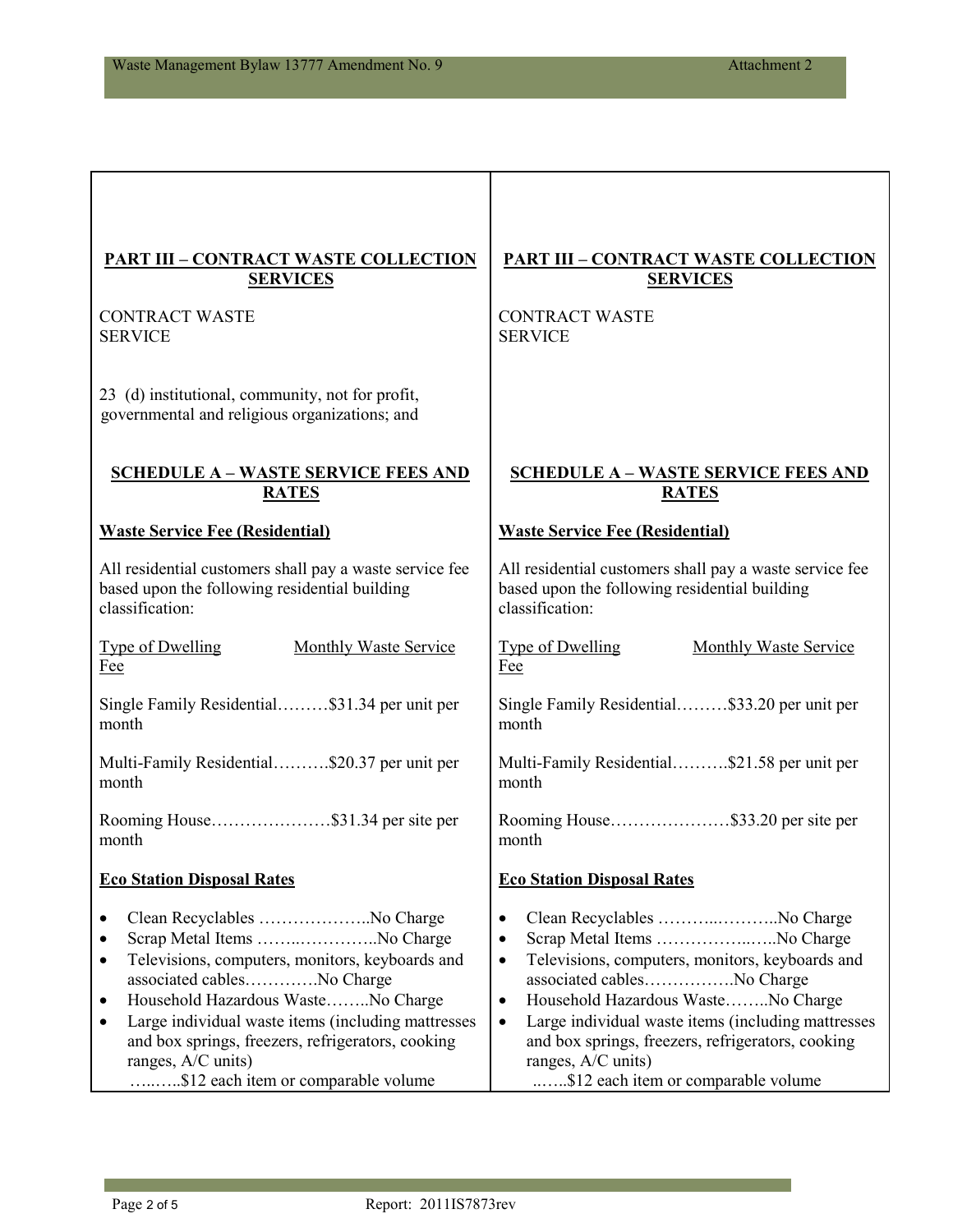| Small individual waste items\$8 each item                                                                                    | Small individual waste items\$8 each                                                                                                           |
|------------------------------------------------------------------------------------------------------------------------------|------------------------------------------------------------------------------------------------------------------------------------------------|
| $\bullet$                                                                                                                    | $\bullet$                                                                                                                                      |
| or comparable volume                                                                                                         | item or comparable volume                                                                                                                      |
| Tires from Residential CustomersNo Charge                                                                                    | Tires from Residential CustomersNo Charge                                                                                                      |
| $\bullet$                                                                                                                    | $\bullet$                                                                                                                                      |
| Vehicle Loads of Refuse or Mixed Waste:                                                                                      | Vehicle Loads of Refuse or Mixed Waste:                                                                                                        |
| - partial load\$25 per load                                                                                                  | - partial load\$25 per load                                                                                                                    |
| - pickup truck, van or utility trailer equivalent                                                                            | - pickup truck, van or utility trailer equivalent                                                                                              |
| to level $\frac{1}{2}$ ton \$35 per load                                                                                     | to level $\frac{1}{2}$ ton \$35 per load                                                                                                       |
| - pickup truck, van or utility trailer equivalent                                                                            | - pickup truck, van or utility trailer equivalent                                                                                              |
| to heaping 1/2 ton\$45 per load                                                                                              | to heaping $\frac{1}{2}$ ton\$45 per load                                                                                                      |
| - cube van loadSubject to viewing for                                                                                        |                                                                                                                                                |
| comparison to 1/2 ton load                                                                                                   | viewing for comparison to $\frac{1}{2}$ ton load                                                                                               |
| Notes:                                                                                                                       | Notes:                                                                                                                                         |
| Loads shall be as described above or reference may be                                                                        | Loads shall be as described above or reference may be                                                                                          |
| made to picture display at the Eco Station for further                                                                       | made to picture display at the Eco Station for further                                                                                         |
| clarification. Vehicle size will be limited to 1 tonne                                                                       | clarification. Vehicle size will be limited to 1 tonne                                                                                         |
| loads. The maximum trailer length will be limited to                                                                         | loads. The maximum trailer length will be limited to                                                                                           |
| three meters. Vehicles with loads greater than 1 tonne                                                                       | three meters. Vehicles with loads greater than 1 tonne                                                                                         |
| will be redirected to the landfill.                                                                                          | will be redirected to the landfill.                                                                                                            |
| Only tires managed under the Provincial tire                                                                                 | Only tires managed under the Provincial tire                                                                                                   |
| management program will be accepted.                                                                                         | management program will be accepted.                                                                                                           |
| The City Manager shall have full discretion as to the                                                                        | The City Manager shall have full discretion as to the                                                                                          |
| classification and acceptability of any material                                                                             | classification and acceptability of any material                                                                                               |
| presented at the Eco Station.                                                                                                | presented at the Eco Station.                                                                                                                  |
| <b>Edmonton Waste Management Centre Disposal</b>                                                                             | <b>Edmonton Waste Management Centre Disposal</b>                                                                                               |
| <b>Rates</b>                                                                                                                 | <b>Rates</b>                                                                                                                                   |
| Householder Hauled Refuse\$58.00 per                                                                                         | Householder Hauled Refuse\$58.00 per                                                                                                           |
| tonne                                                                                                                        | tonne                                                                                                                                          |
| Commercially Hauled Refuse\$68.00 per                                                                                        | Commercially Hauled Refuse\$75.00 per                                                                                                          |
| tonne                                                                                                                        | tonne                                                                                                                                          |
| Special Handling\$100.00 per                                                                                                 | Special Handling\$100.00 per                                                                                                                   |
| $\bullet$                                                                                                                    | $\bullet$                                                                                                                                      |
| tonne                                                                                                                        | tonne                                                                                                                                          |
| Tires not managed under the Provincial tire                                                                                  | Tires not managed under the Provincial tire                                                                                                    |
|                                                                                                                              | $\bullet$                                                                                                                                      |
| management                                                                                                                   | management                                                                                                                                     |
| program\$100.00 per tonne<br>Refuse from Charitable Organizations<br>$\bullet$<br>Soil with no Contaminants\$25.00 per tonne | program\$100.00 per tonne<br>Refuse hauled by Charitable Organizations<br>$\bullet$<br>Soil with no Contaminants\$25.00 per tonne<br>$\bullet$ |
|                                                                                                                              | Segregated bagged grass and leaves \$35.00 per                                                                                                 |
| Segregated bagged grass and leaves \$35.00 per                                                                               | ٠                                                                                                                                              |
| tonne                                                                                                                        | tonne                                                                                                                                          |

**Contract Contract**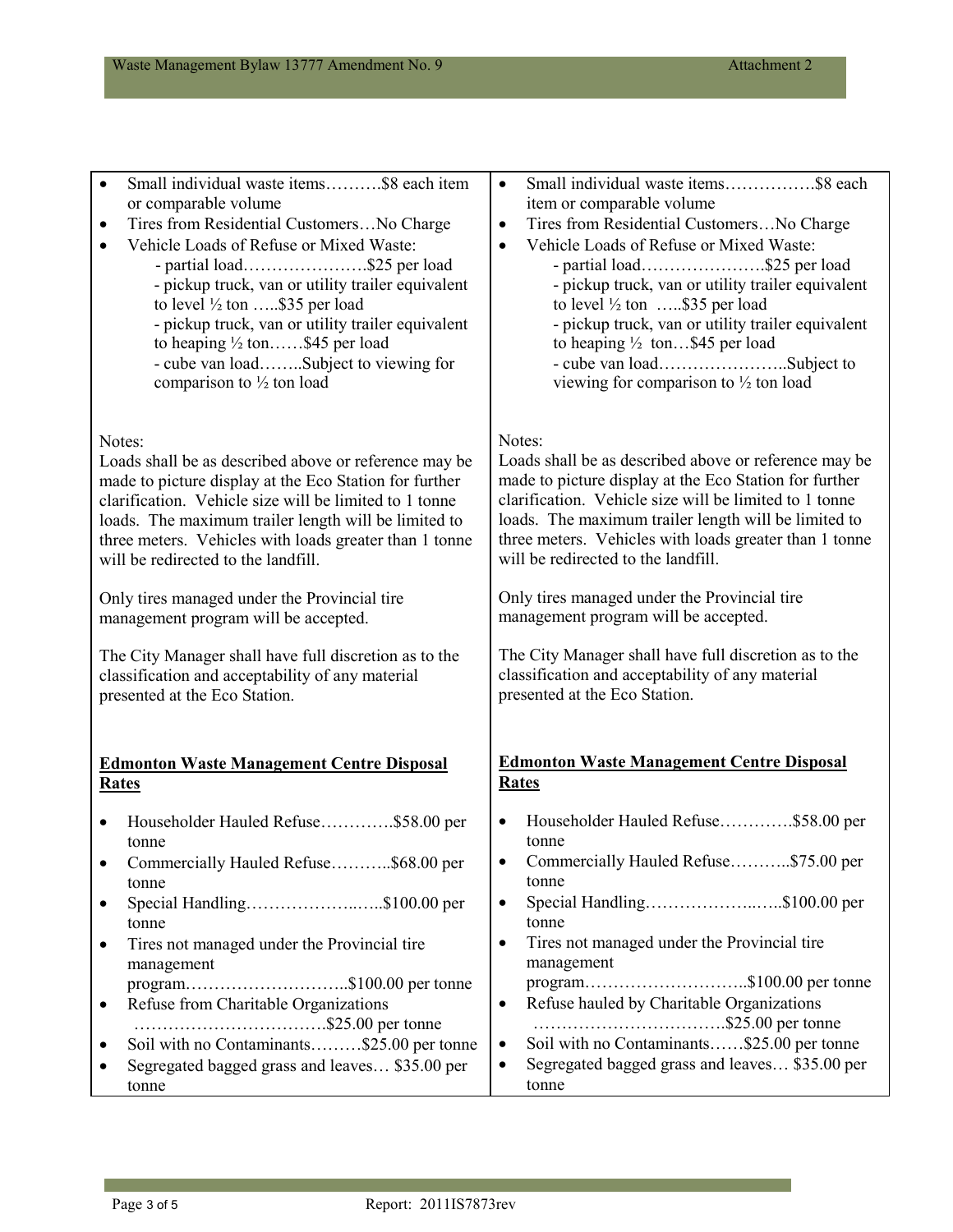| Tires managed under the Provincial tire<br>$\bullet$                                                         | Tires managed under the Provincial tire<br>$\bullet$                                                         |
|--------------------------------------------------------------------------------------------------------------|--------------------------------------------------------------------------------------------------------------|
| management programNo Charge                                                                                  | management programNo Charge                                                                                  |
| Mixed Construction, Renovation and Demolition<br>$\bullet$                                                   | Mixed Construction, Renovation and Demolition<br>$\bullet$                                                   |
|                                                                                                              | Waste\$60.00 per tonne                                                                                       |
| Clean and segregated Brush and Trees with<br>$\bullet$                                                       | Clean and segregated Brush and Trees with<br>$\bullet$                                                       |
| no/minimal root soilNo Charge                                                                                | no/minimal root soilNo Charge                                                                                |
| Clean and segregated Wood Chips from brush and<br>$\bullet$                                                  | Clean and segregated Wood Chips from brush and<br>$\bullet$                                                  |
|                                                                                                              | treesNo Charge                                                                                               |
| Clean and segregated Asphalt/ConcreteNo<br>$\bullet$                                                         | Clean and segregated Asphalt/ConcreteNo<br>$\bullet$                                                         |
| Charge                                                                                                       | Charge                                                                                                       |
| Clean and segregated MetalsNo Charge<br>$\bullet$                                                            | Clean and segregated MetalsNo Charge<br>$\bullet$                                                            |
| Clean, segregated, unpainted and untreated<br>$\bullet$                                                      | Clean, segregated, unpainted and untreated<br>$\bullet$                                                      |
| Dimensional Lumber, Pallets, Plywood,                                                                        | Dimensional Lumber, Pallets, Plywood,                                                                        |
| $etc.$ \$35.00 per tonne                                                                                     | $etc.$ \$40.00 per tonne                                                                                     |
| Clean and segregated Drywall/Gypsum<br>$\bullet$                                                             | Clean and segregated Drywall/Gypsum<br>$\bullet$                                                             |
|                                                                                                              |                                                                                                              |
| Clean and segregated Asphalt Shingles<br>$\bullet$                                                           | Clean and segregated Asphalt Shingles<br>$\bullet$                                                           |
|                                                                                                              |                                                                                                              |
| Minimum charge per load:<br>$\bullet$                                                                        | Minimum charge per load:<br>$\bullet$                                                                        |
| Householder Hauled Refuse\$17.00<br>$\bullet$                                                                | Householder Hauled Refuse\$17.00<br>$\bullet$                                                                |
| Commercially Hauled Refuse\$35.00<br>$\bullet$                                                               | Commercially Hauled Refuse\$40.00<br>$\bullet$                                                               |
| Special Handling\$100.00<br>$\bullet$                                                                        | $\bullet$                                                                                                    |
| All other Material Types (except no charge<br>$\bullet$                                                      | All other Material Types (except no charge<br>$\bullet$                                                      |
|                                                                                                              |                                                                                                              |
|                                                                                                              |                                                                                                              |
|                                                                                                              |                                                                                                              |
| There shall be a minimum charge of \$50.00 per month<br>payable by any customer who has arranged for monthly | There shall be a minimum charge of \$50.00 per month<br>payable by any customer who has arranged for monthly |
| billing. The minimum charge will only apply when                                                             | billing. The minimum charge will only apply when                                                             |
| this service is used. Customers with overdue accounts                                                        | this service is used. Customers with overdue accounts                                                        |
| may be refused entry until outstanding invoices are                                                          | may be refused entry until outstanding invoices are                                                          |
| paid.                                                                                                        | paid.                                                                                                        |
|                                                                                                              |                                                                                                              |
| Monthly charge bills paid after the overdue date are                                                         | Monthly charge bills paid after the overdue date are                                                         |
| subject to a 2.5% penalty, calculated on the amount of                                                       | subject to a 2.5% penalty, calculated on the amount of                                                       |
| the current items.                                                                                           | the current items.                                                                                           |
|                                                                                                              |                                                                                                              |
| All out of city residential waste delivered by                                                               | All out of city residential waste delivered by                                                               |
| commercial vehicles will be charged at the                                                                   | commercial vehicles will be charged at the                                                                   |
| Commercially Hauled Refuse rate, except for                                                                  | Commercially Hauled Refuse rate, except for                                                                  |
| residential waste delivered on behalf of another                                                             | residential waste delivered on behalf of another                                                             |
| jurisdiction covered under special agreement with the                                                        | jurisdiction covered under special agreement with the                                                        |
| City.                                                                                                        | City.                                                                                                        |
|                                                                                                              |                                                                                                              |
| Soil will be accepted at no charge if deemed to be                                                           | Soil will be accepted at no charge if deemed to be                                                           |
| operationally useful by the City Manager. The City                                                           | operationally useful by the City Manager. The City                                                           |

**Contract Contract**